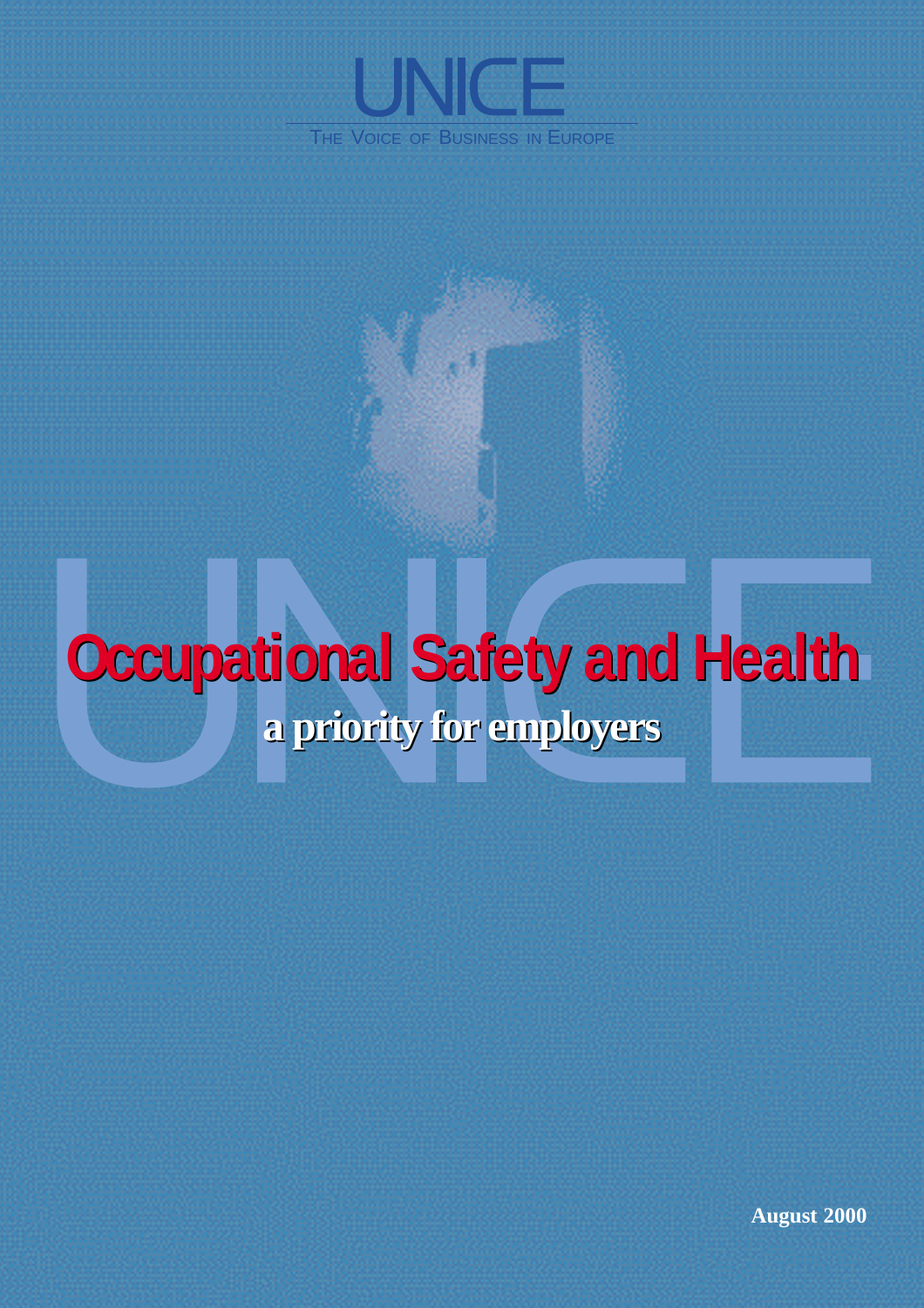

UNION OF INDUSTRIAL AND EMPLOYERS' CONFEDERATIONS OF EUROPE

Rue Joseph II, 40/4 - B-1000 Brussels - Belgium Tel. : 32 2 237 65 11 - Fax : 32 2 231 14 45 E-mail : main@unice.be

www.unice.org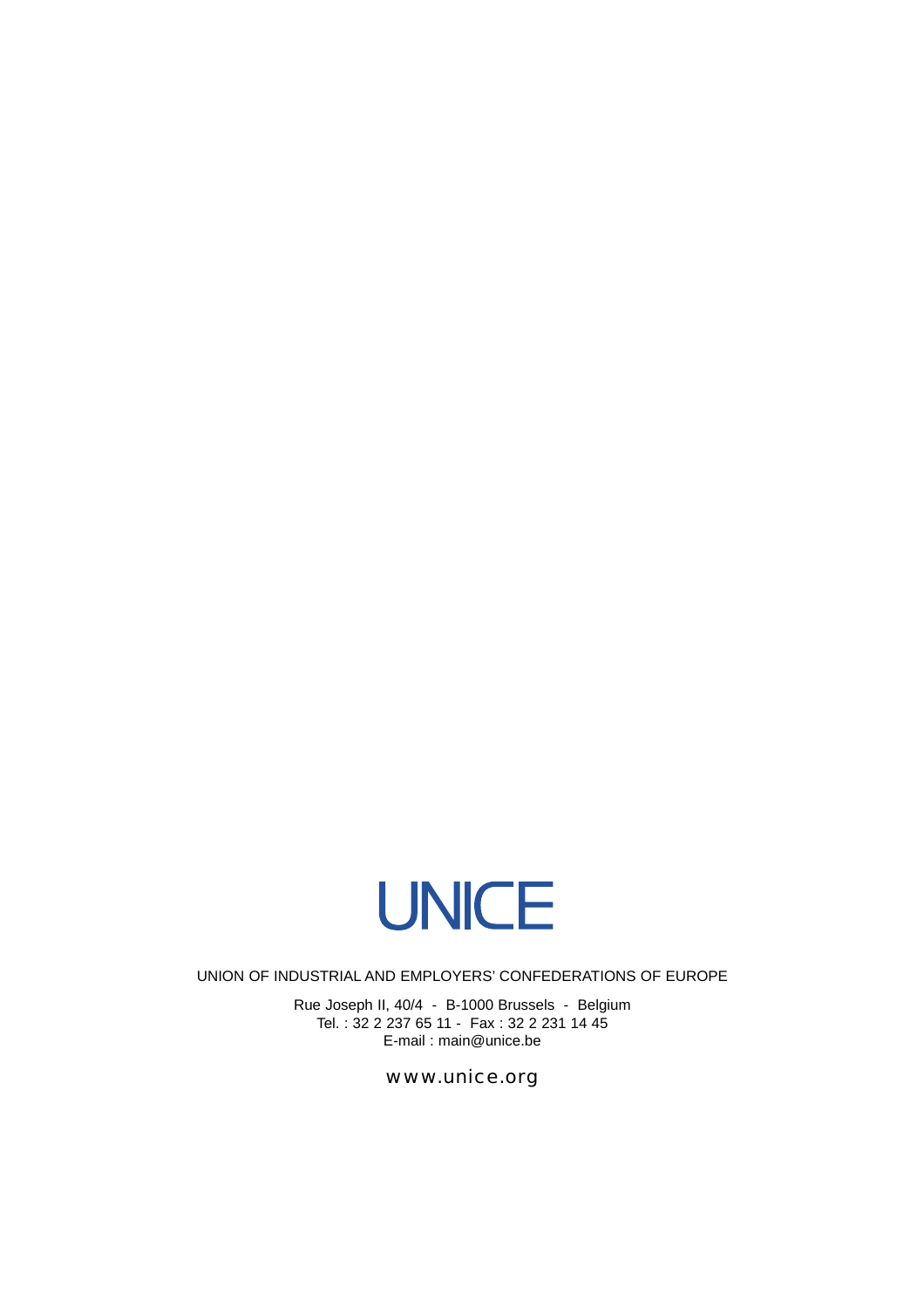## **SUMMARY**

UNICE finds encouraging that the recent publication by EUROSTAT of the latest statistics regarding work accidents in the EU (year 1996) shows an improvement in the situation. However, it considers that a certain level of vigilance must be maintained **(page 3)**.

Employers consider that the EU legislative framework is in place and that it covers known risks. Improvements can be made, but efforts must focus above all on effective application and assistance with implementation of risk prevention policy in companies, particularly small and very small businesses **(page 4)**. In UNICE's view, prevention of occupational risks is the employer's responsibility. It involves a systematic approach in company management which must be adapted to the particular features of each organisation **(page 6)**

Development of a prevention culture is a central element of a medium- to longterm strategy to improve occupational safety and health. It requires adequate education and training, as well as raising risk-awareness **(page 8)**.

Close attention must be paid to the emergence of new occupational risks or to changes in their nature, but without neglecting prevention of more traditional risks **(page 10)**. In this regard, UNICE proposes voluntary approaches, based on exchange of good practices.

Finally, from a political perspective, UNICE considers that the Commission must give high priority to occupational safety and health. Coordination between all relevant Commission services should be improved **(page 12)** and the institutional framework should be made more efficient, especially in view of future EU enlargement **(page 13)**.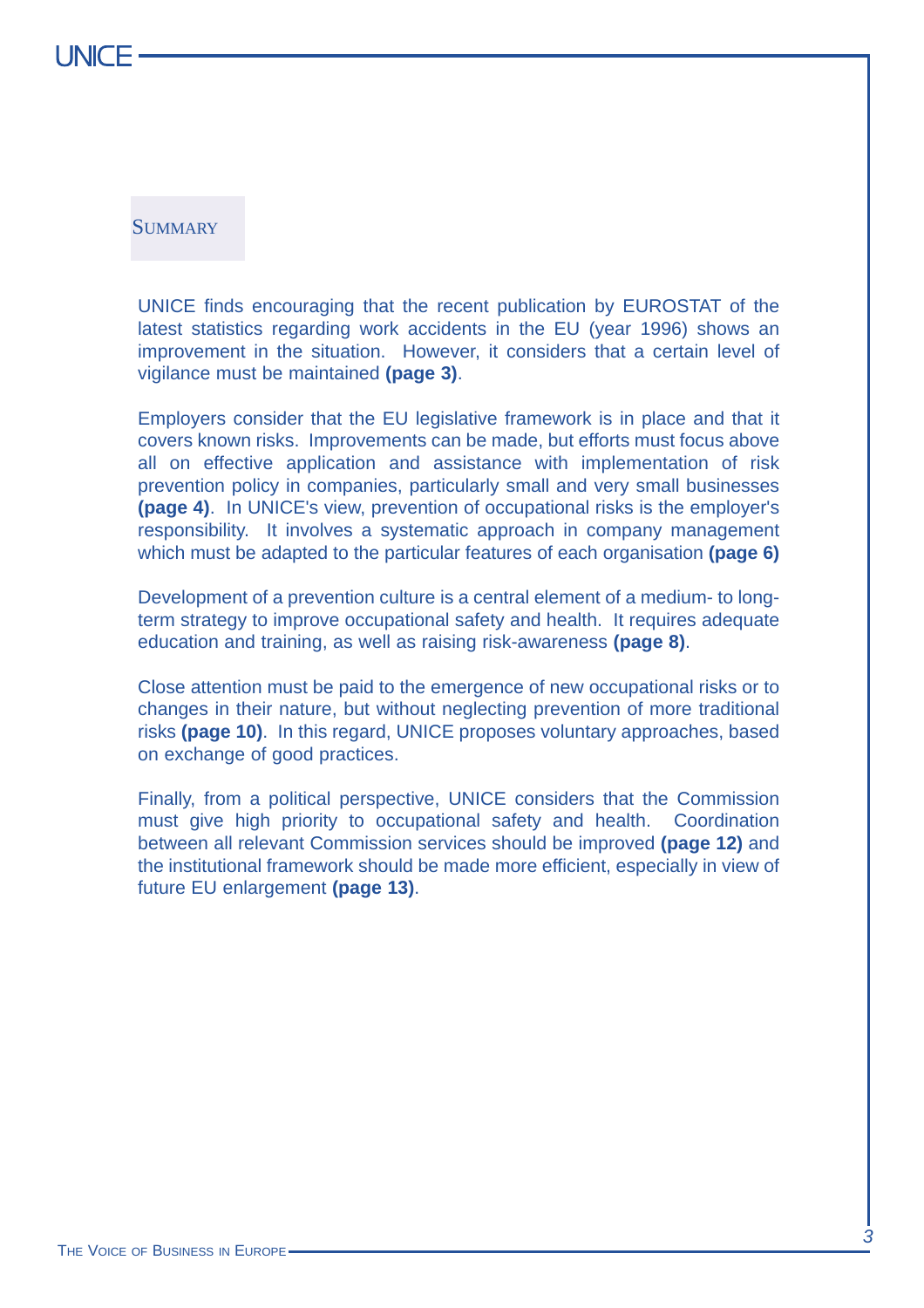- **I. THE IMPROVEMENT IN SAFETY AND HEALTH PROTECTION AT WORK IN THE EU SHOULD NOT LEAD TO ANY REDUCTION IN THE LEVEL OF VIGILANCE …**
- 1. To date, the efforts made by companies to protect the safety and health of their employees, together with policy-making at EU level, relayed in Member States by both the public authorities and the social partners, are starting to translate into an improvement in the situation.
- 2. Considering the rate of work accidents as an indicator of the situation, the most recent statistics published by EUROSTAT are quite encouraging. They show indeed that there has been a downward trend in work-related accidents in the European Union. In fact, work-related accidents involving more than three days of absence from work decreased by more than 3.3% between 1994 and 1996. Even more marked is the reduction in fatal accidents which were down more than 13% over the same period<sup>1</sup>.
- 3. While noting its great satisfaction with these encouraging results, UNICE would nevertheless like to underline the need for all players in this area to remain vigilant - social partners and public authorities, at all levels - for the following reasons:
	- $\triangleright$  first, the figures are still very high in absolute terms: more than 4.7 million persons were the victim of a work-related accident in the EU in 1996, i.e. more than 3.6% of the active population<sup>2</sup>, and more than 5,500 people died as a result of a work-related accident<sup>3</sup>;
	- $\triangleright$  second, a worrying upward trend in the number of work-related accidents in some Member States and in some sectors appears to have emerged since 1998, without it being possible at this stage to draw any valid conclusions for the EU as a whole.
- 4. Apart from the incalculable human cost that they represent, the economic consequences of work accidents and of occupational diseases are considerable. For instance, in 1996 they resulted in 150 million lost working days<sup>4</sup>. The total direct cost in work insurance in the EU is evaluated as close to EUR 20 billion a year. Lastly, it is estimated that the economic weight of absenteeism and all types of incapacity for work is in a range of between 2.8 and  $3.6\%$  of GNP<sup>5</sup> of Member **States**
- 5. In addition, a lack of awareness of risks and safety aspects may also cause costs induced by damage to work equipment, to environment and to products.

*4*

<sup>1</sup> The statistics included in this document are taken from a EUROSTAT document, not yet published, on work-related accidents in the European Union in 1996.

<sup>2 4,757,611</sup> accidents at work for an employed population of 131,509,000 persons.

<sup>3</sup> A work-related fatal accident is one which results in the death of the victim within one year. This figure excludes *travel accidents* (during the normal journey between home and/or habitual eating place and place of work), *accidents of purely medical origin* (e.g. heart attack at work) and *occupational illnesses.*

<sup>4 50%</sup> of accidents at work result in more than one week's incapacity for work.

<sup>5</sup> EUROSTAT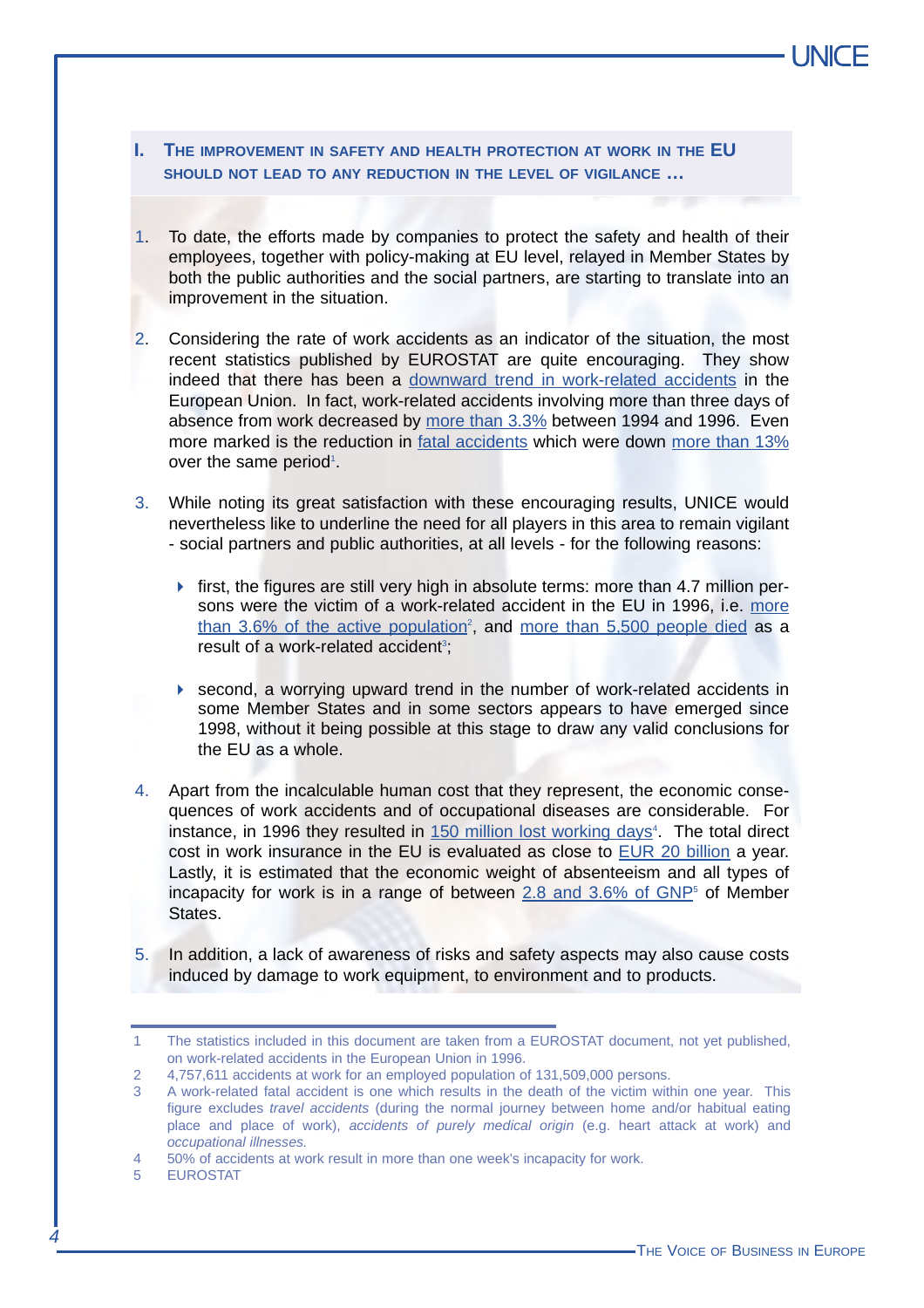- **II. THE EU LEGISLATIVE FRAMEWORK IS IN PLACE; IMPROVEMENTS CAN BE MADE WITH A VIEW TO SIMPLIFICATION, BUT EFFORTS MUST FOCUS ABOVE ALL ON EFFECTIVE APPLICATION AND ASSISTANCE WITH IMPLEMENTATION OF RISK PREVENTION POLICY IN COMPANIES, PARTICULARLY SMALL AND VERY SMALL BUSINESSES …**
- 6. Employers recognise the need for a legislative framework concerning the protection of safety and health at work. At this stage, they believe that the EU apparatus, supplemented by national implementing legislation, makes it possible to cover all known risks. UNICE therefore reiterates its appeal for a legislative moratorium and advocates an approach designed to ensure proper application of existing legislation.
- 7. Among the European legislator's areas of "social" intervention<sup>6</sup>, occupational safety and health is indeed in second place in terms of the number of legally binding instruments<sup>7</sup>. Adopted in 1989, the "framework directive" 89/391 sets out the broad principles for prevention of occupational risks. Together with its derived (or "daughter") directives, it covers known risks and allows for setting up efficient prevention schemes. This legislative armoury is itself complemented by a series of directives relating to *safety of machines* when they are placed on the market and a very large number of CEN technical standards, covering much *work equipment* and *personal protection equipment*.
- 8. According to UNICE, efforts should be concentrated on evaluation of the existing legislation and of its practical implementation. In this regard, UNICE very much welcomes the intention announced by Commission services of initiating a process of *"revision of existing directives with a view to their modernisation and* rationalisation where necessary"<sup>8</sup>. Employers believe that the time has come to carry out a simplification exercise which should make it possible to improve the quality of the legislation, coherence, transparency and, hence, a better understanding and greater ease of application.
- 9. In this context, UNICE considers it particularly important to analyse the national reports on application of the directives with a view to identifying the difficulties encountered by companies in implementation of the legislation in order to try and find practical solutions.

<sup>6</sup> Of the 60 directives in the field of social policy, more than two thirds relate directly to the protection of safety and health at work. See "Releasing Europe's potential: companies' views on European social policy beyond the year 2000" - UNICE, 1999.

<sup>7</sup> Regulations, directives, decisions, agreements, etc.

<sup>8</sup> Interim report on application of the social action programme for health and safety at work, dated 3 September 1998 - *COM(1998) 511 final, pages 5 and 6.*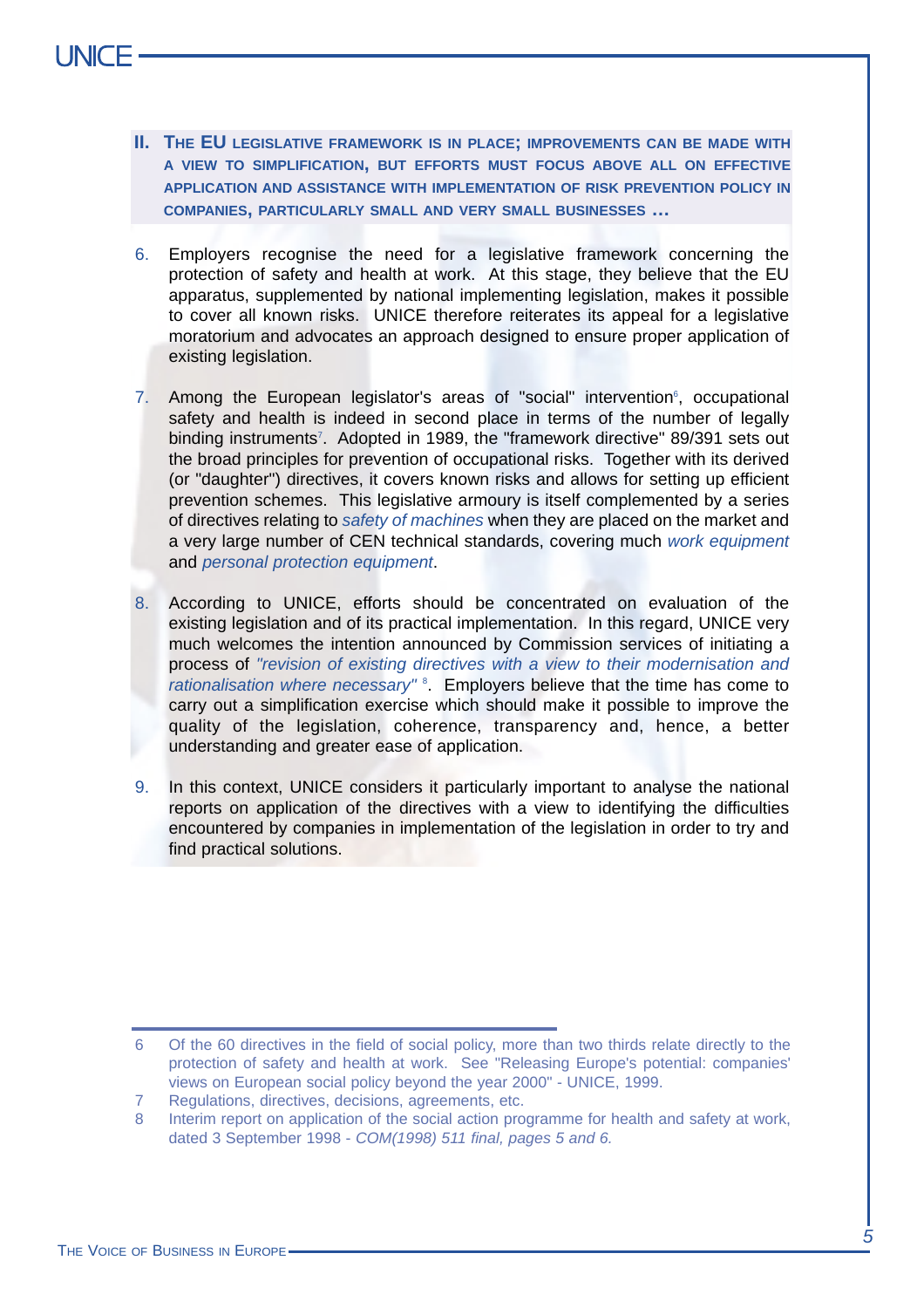- 10. Employers fully endorse the approach adopted by the Economic and Social Committee and described in point 3 of its own-initiative opinion adopted on 8 December 1999<sup>9</sup> on how to improve the effectiveness of legislation, and it believes that ACSHH, a tripartite body, should play a central role in this area. In this regard, UNICE recalls the unanimous opinion handed down by the October 1999 plenary meeting and welcomed by the Commission regarding transposition of directives, which proposes a method for examination and discussion of national reports on application of the directives. As coordinator of the ACSHH employer group, UNICE intends to play an active and constructive role in this debate.
- 11. Beyond examination of the EU legislation, UNICE believes that great priority must be given to the drafting of accompanying instruments (guidelines, practical guides, compendiums of good practice, etc.) which facilitate its practical application in all companies, taking account of the specific needs of small and very small businesses. This is particularly urgent for the new directives (chemical agents and explosive atmospheres) and will prove necessary for directives currently being prepared (notably on vibrations). This type of instrument may also be extremely effective for making companies aware of the emergence of new risks such as stress or musculo-skeletal disorders, for which specific legislation would prove inoperative. Here, too, UNICE believes that ACSHH should play a central role.
- 12. Lastly, UNICE reiterates its call for serious consideration to be given to the economic and social impact of legislation in the area of safety and health at work. An initiative of this type is indispensable for establishment of an occupational risk prevention system which, while ensuring a high level of worker protection, forms part of an economically realistic framework, notably with regard to employment. In this context, UNICE refers to the unanimous ACSHH opinion adopted on 15 November 1998, also supported by Commission services.

9 "Health and safety at work - Application of EU measures and new risks".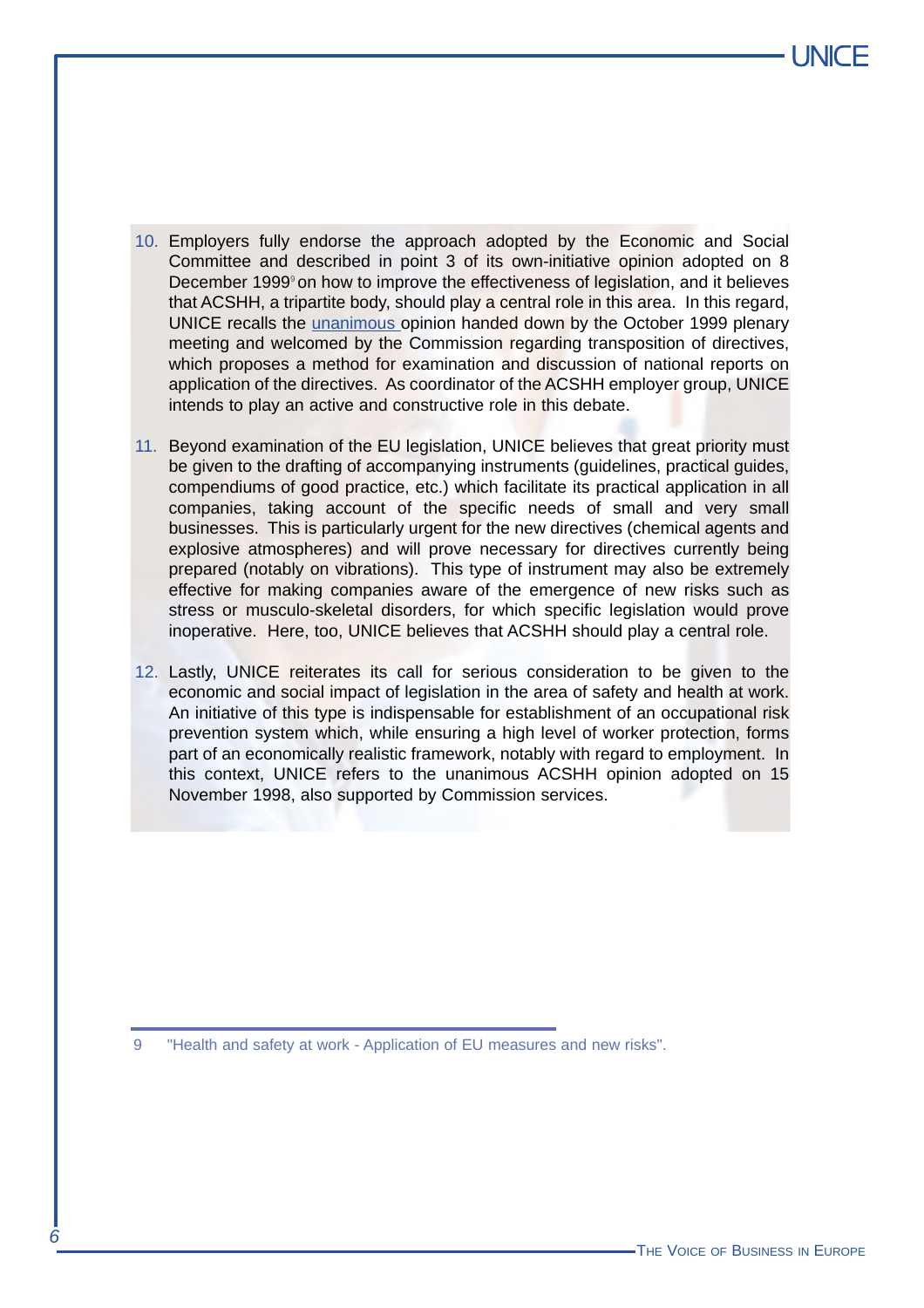- **III. PREVENTION OF OCCUPATIONAL RISKS: AN EMPLOYER RESPONSIBILITY INVOLVING A SYSTEMATIC APPROACH IN COMPANY MANAGEMENT WHICH MUST BE ADAPTED TO THE SPECIFIC FEATURES OF EACH ORGANISATION …**
- 13. The employer is the main player in prevention of occupational risks in the company. As a consequence of his power over organisation of the company, he is also responsible for the impact of his decisions on worker safety and health. UNICE considers that this principle, laid down in the framework directive, is completely justified.
- 14. However, full exercise of this responsibility presupposes that the employer is in a position to choose the prevention measures best adapted to the characteristics of the company, and can put in place a system which allows him both to protect the safety and health of his workers and to promote the competitiveness of his company.
- 15. UNICE is concerned by the proliferation of initiatives aimed at standardising occupational safety and health management systems, be it at national, EU or international level. In this area, standardisation does not have the same interest as it does for other aspects of company management (major risks, quality assurance, etc.) and it is indeed much more important to develop a systematic management approach which is tailored to the specific needs of each company or organisation, than to devote considerable resources to putting in place standardised and pre-defined systems which involve external certification and do not necessarily guarantee any improvement in working conditions.
- 16. UNICE believes that there is no single system for management of occupational risk prevention which can be applied universally to all companies, regardless of size, sector and risks specific to their activities. Such prevention systems must be designed to reflect the particular structural and operational characteristics of each company.
- 17. In this regard, UNICE considers that a system for management of occupational risk prevention should form an integral part of the organisation's general management system and that, in this area, a systematic approach is a prior condition for ensuring the high level of protection provided for in the framework directive on occupational safety and health. In addition, UNICE believes that such a systematic approach will enable company managers to ensure that their occupational risk prevention system is compatible with other linked systems such as environmental risk prevention systems or quality assurance systems.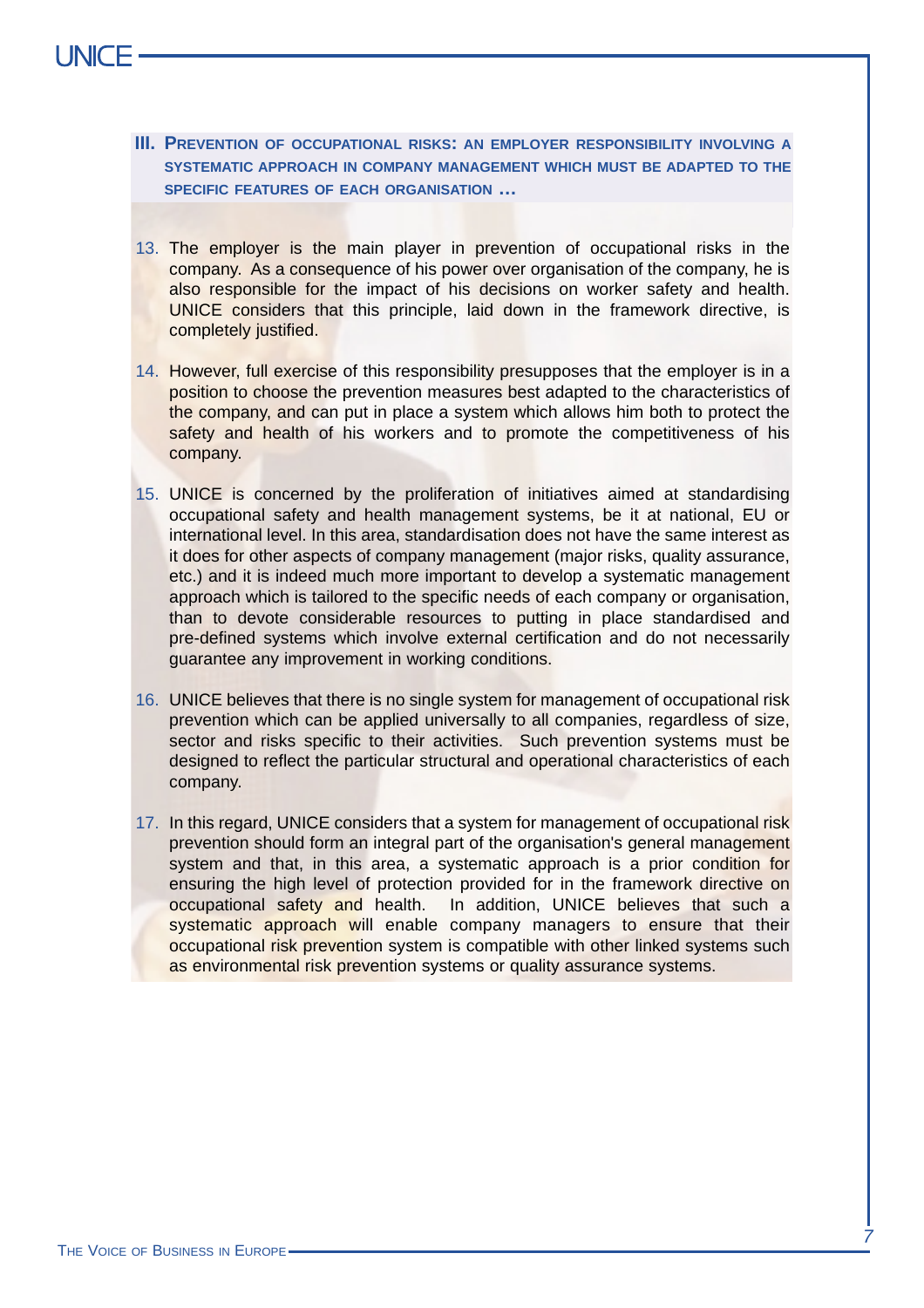- 18. Completely in line with the guidelines unanimously adopted by ACSHH for matters linked to occupational safety and health management systems (opinion dated 27 October 1999), UNICE is attached to developing a guide for companies, and particularly SMEs. This document will be widely circulated through its member federations.
- 19. It will incorporate the broad principles identified in the ACSHH opinion, notably:
	- **D** voluntary implementation;
	- **DEDITION CONSIDERATION FOR THE PARTICULAR SITUATION CONSIDERATION**
	- **I** no requirement for external audits;
	- **I** no certification obligation:
	- **adequate involvement of workers and their representatives in design,** implementation and evaluation of the occupational safety and health management system.
- 20. In this respect, UNICE recalls that an efficient protection of safety and health at work requires close cooperation between management and workers or their representatives. This collaboration is guided by a series of obligations for management in terms of training, information and consultation of the workforce, complemented, naturally, by a series of duties for employees with regard to cooperation, behaviour and respect of the instructions given by their employer<sup>10</sup>.

<sup>10</sup> Articles 11 to 13 of the framework directive (89/391/EEC)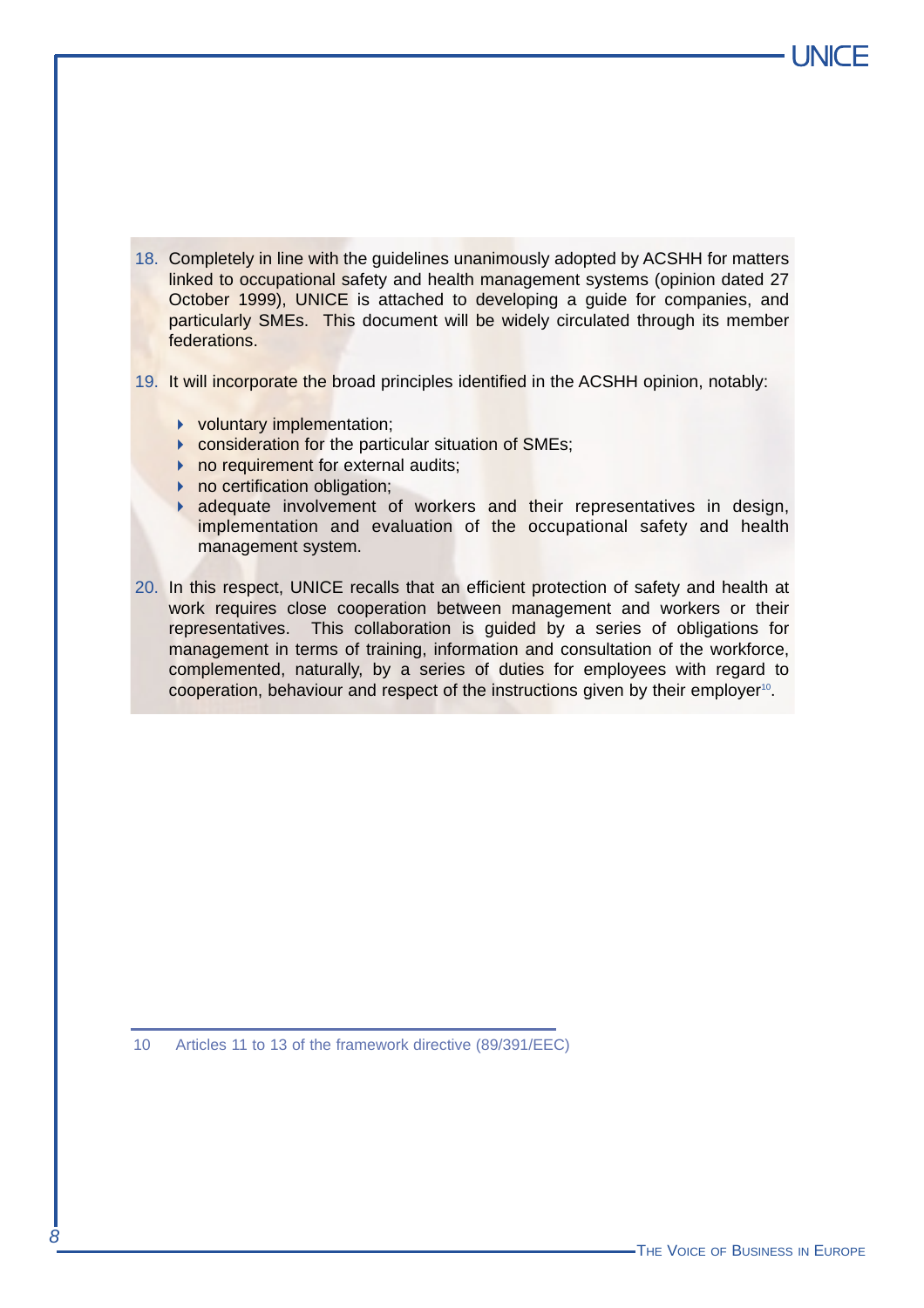- **IV. DEVELOPMENT OF A PREVENTION CULTURE, A CENTRAL ELEMENT OF A MEDIUM- TO LONG-TERM STRATEGY TO IMPROVE OCCUPATIONAL SAFETY AND HEALTH, INVOLVES APPROPRIATE TRAINING AND AWARENESS OF THE RISK OF ACCIDENTS AT WORK …**
- 21. Hitherto EU policy for safety and health at work related essentially to putting in place preventive measures and improving "technical" protection measures. Employers fully recognise the value of this. However, UNICE believes that efforts in this context can only bear fruit if henceforth this policy is widened into a strategy to raise risk awareness which goes beyond a strict definition of the active population and the workplace.
- 22. In UNICE's view, the challenge is to develop a general culture which values health protection in the different circumstances of life and in the face of the many risks which a person may encounter. Risk prevention must become a prevailing attitude, almost second nature. Risk control for safety and health must be recognised as an essential element in the life of everyone. This requires promotion of education and training, and development of action to raise awareness of risks and prevention.
- 23. In this area, UNICE fully supports the positions expressed by the Economic and Social Committee in the above-mentioned own-initiative<sup>11</sup> and the ACSHH opinion adopted on 29 April 1998.
- 24. In the eyes of employers, development of a training strategy should be guided by two fundamental principles:
	- I The target public for training actions should go beyond the working population, covered by the directive, and also include children and young people at school, as well as future workers as part of their vocational training.
	- **Aspects linked to safety and health should not be tackled separately, but** incorporated as related issues in the different training courses.

11 See point 14 above - paragraph 2.3.1.1 of the opinion.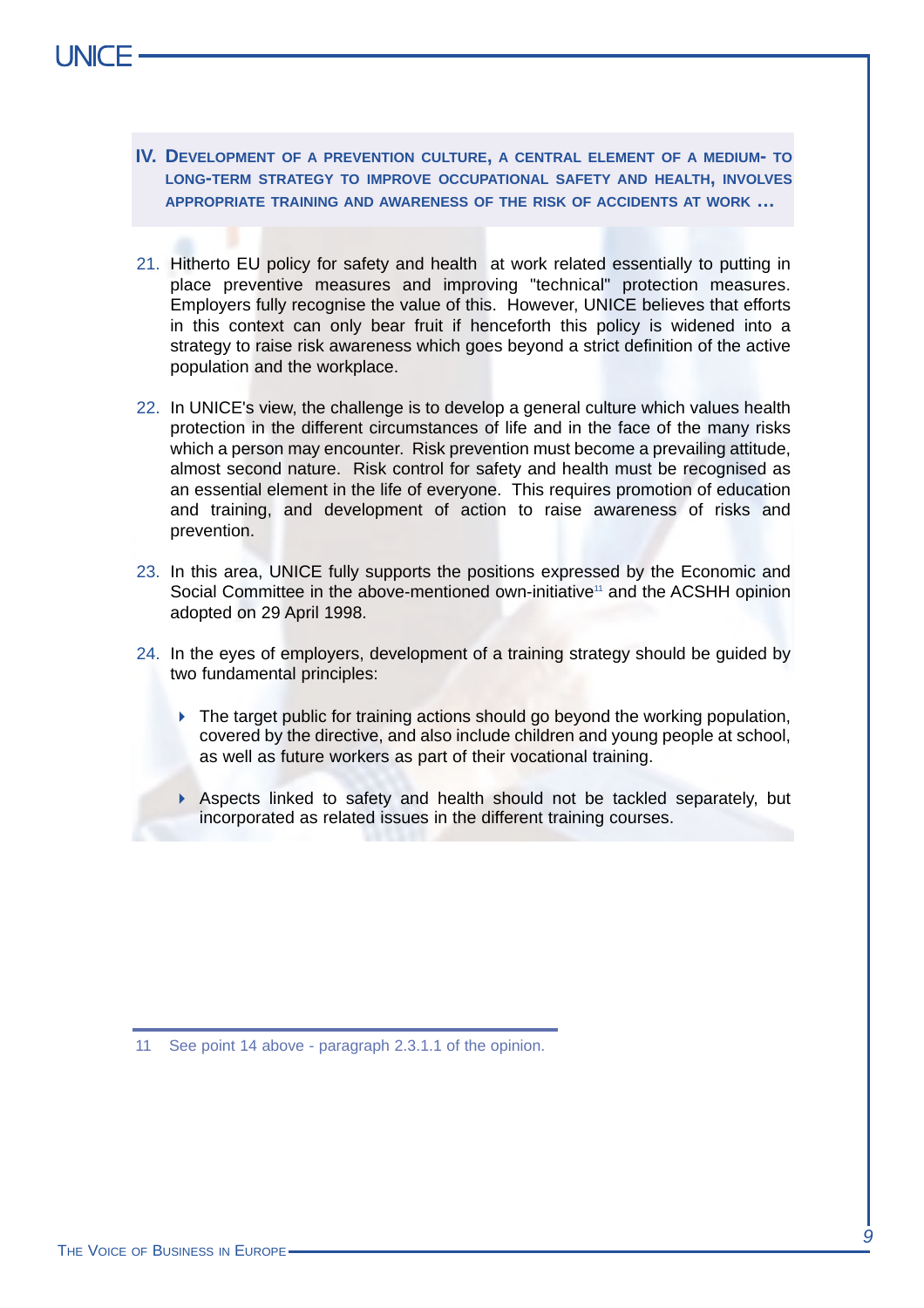- 25. UNICE refers to the ACSHH recommendations on education and training for prevention<sup>12</sup>, which it fully endorses. On that basis, UNICE believes that CEDEFOP's 2001 work programme should include a series of specific initiatives in the area of occupational safety and health. In addition, UNICE invites the Commission and members of the Leonardo Committee to include aspects linked to occupational safety and health in this vocational training programme during the discussions which will culminate with the call for proposals due to be published in 2002. UNICE will make full use of its role in these two bodies to put forward proposals.
- 26. In addition, UNICE believes it would be useful to identify and exchange experience on the various schemes for safety officials which exist in different Member States, and to verify their possible impact on the free movement of workers.
- 27. Another extremely important aspect of this medium- to long-term strategy is raising awareness. Organisation of awareness-raising campaigns, underpinned by publication of a range of tools aimed at the man in the street, can indeed play a fundamental role in the medium term, seeking to influence behaviour. In UNICE's view, particular priority should be given to accidents at work, and more especially to serious or fatal accidents.
- 28. For UNICE, increasing awareness of risks and influencing perception of them in general is a priority. In this context, particular attention needs to be paid to organisational, professional and human factors which can contribute to accidents at work. UNICE believes it necessary to upgrade programmes to collect data and harmonise statistics in this area, in order to have reliable data on the causes of accidents at work. This will allow decision-makers, companies or public authorities, to adapt prevention strategies effectively.
- 29. In this area, UNICE believes that combined and coordinated efforts by the different competent EU bodies would allow a marked improvement in knowledge, compilation of practical solutions and dissemination of awareness-raising tools. UNICE invites the Commission and EUROSTAT to give a lead in this area. For its part, it intends to make specific proposals, in the framework of both the European Agency for Safety and Health at Work (Bilbao) and the European Foundation for Living and Working Conditions (Dublin).
- 12 See chapter 2 of above-mentioned opinion.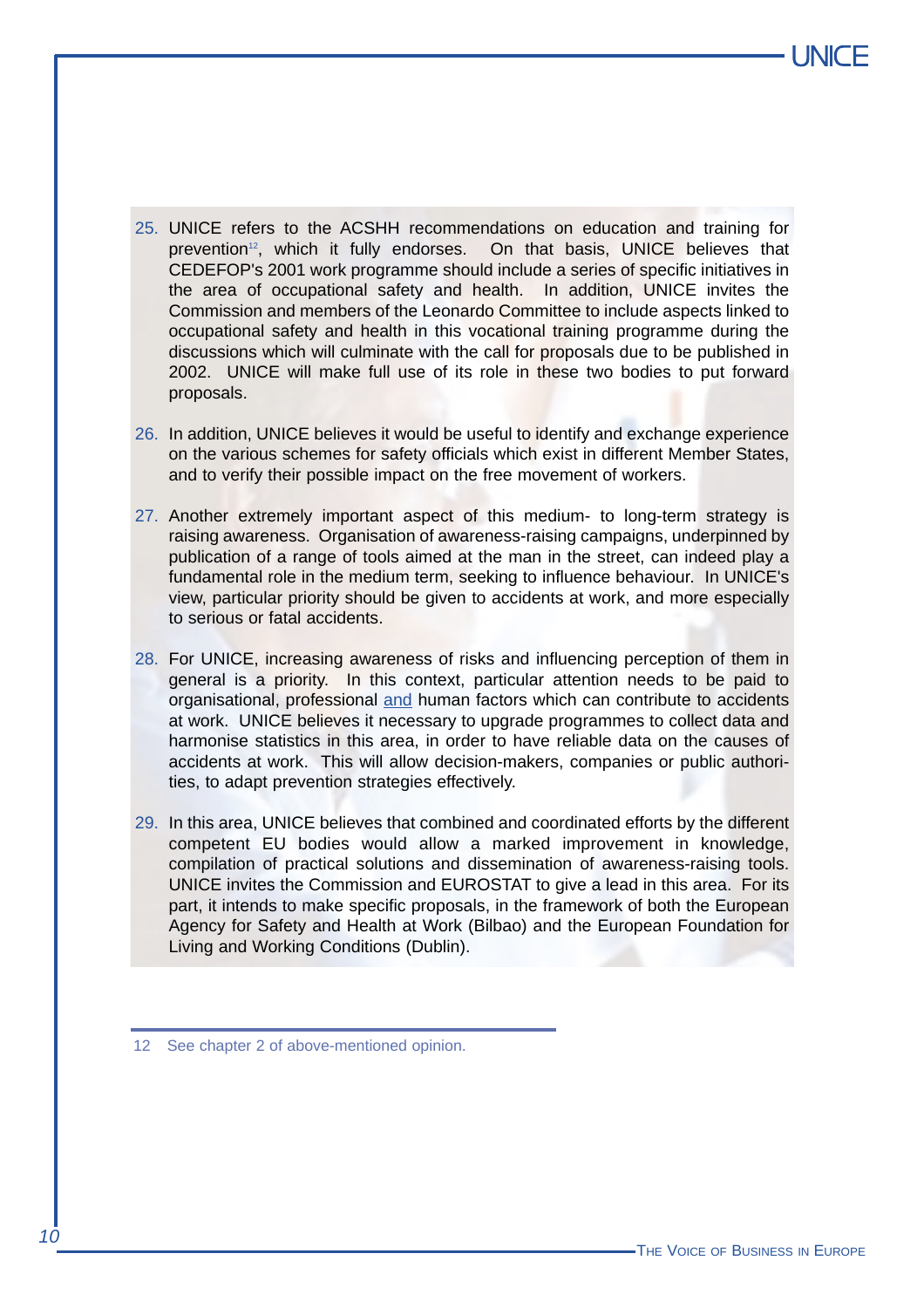- **V. VERY CLOSE ATTENTION MUST BE PAID TO THE EMERGENCE OF NEW OCCUPATIONAL RISKS OR TO CHANGES IN THEIR NATURE, BUT WITHOUT NEGLECTING PREVENTION OF MORE TRADITIONAL RISKS …**
- 30. The world of work is constantly changing, which requires great vigilance all round regarding the emergence of new sources of risk or changes in the nature of risks. Many new production processes are being introduced; new and more flexible forms of work organisation are being put in place in companies. New technologies and new situations generate risks, which should be detected as early as possible.
- 31. Industrial society, based on physical labour, repetitive tasks and a clearly established hierarchy, is undergoing far-reaching changes. It is progressively giving way to a society based on the knowledge, thinking capacity and skills of the individual. However, these new technologies are only useful and can only produce the expected results if they are placed in the hands of skilled, motivated and creative people. Companies increasingly depend on the skills, individual commitment, motivation and creativity of their workers.
- 32. In this context, employers are perfectly aware of the importance of good working conditions for competitiveness and company development. That said, the quality of working conditions is assessed more and more by the individual. What is perceived as positive by one person will not necessarily be so by another. Thus, elaboration of social standards must leave room for flexible solutions and individualised arrangements. Thus, creating good working conditions will be a difficult task, but necessary for the long-term development of each company, for which management must liaise closely with workers and their representatives.
- 33. National and European public authorities should not intervene directly or with binding instruments in this area. Their main responsibility is to create an environment which will foster development of solutions and formulas adapted to each individual situation. In close association with the social partners, they could also encourage exchange of experience, dissemination of practical solutions for specific problems and, on the basis of appropriate indicators, promotion of performance benchmarking in this area.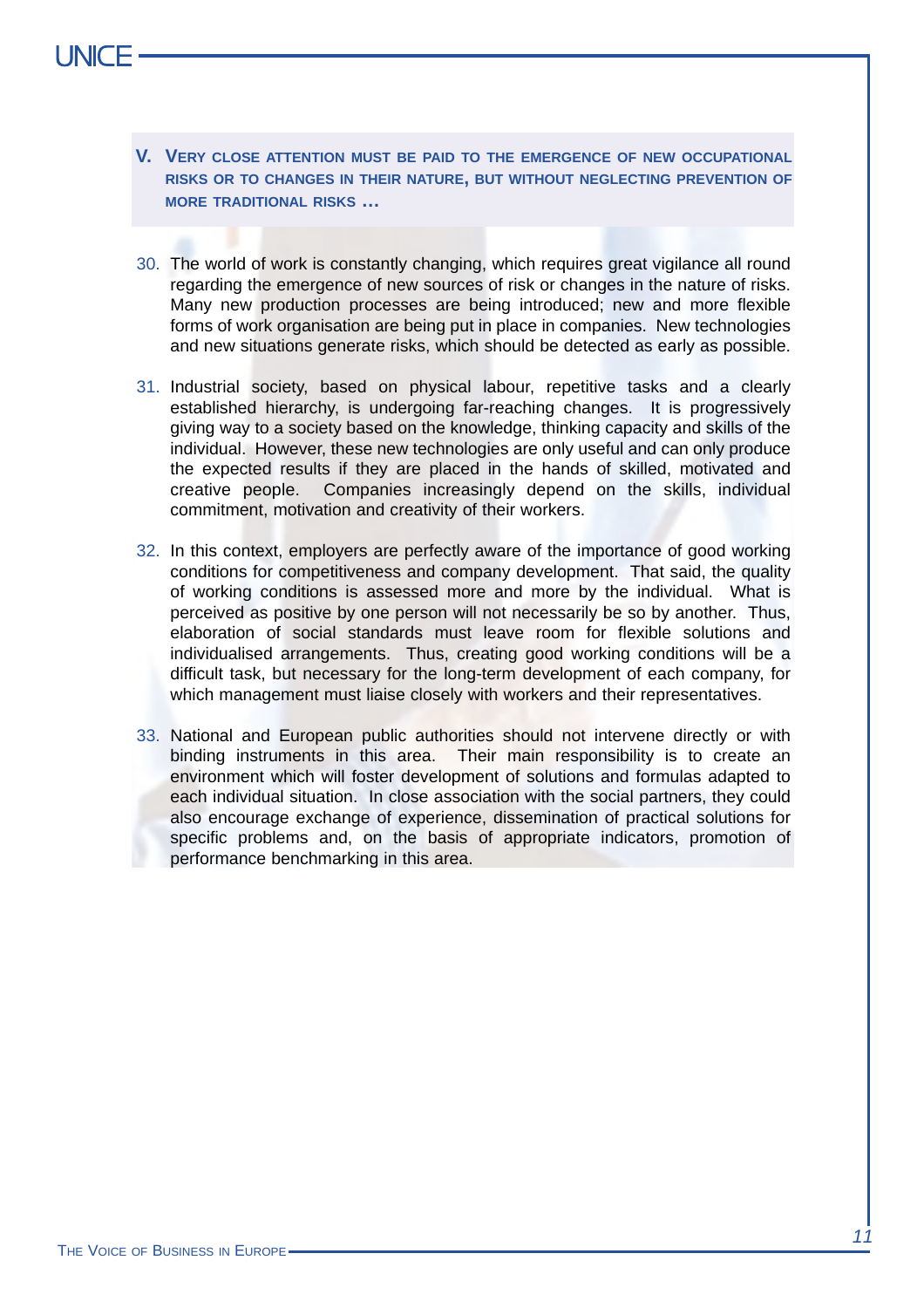- 34. In addition, UNICE attaches particular importance to the work that started recently in the framework of ACSHH, on telework and musculo-skeletal disorders (MSD) respectively. Regarding the latter, UNICE will follow closely initiatives being developed in the framework of "European week 2000", placed under the responsibility of the Bilbao agency and dedicated to MSD. In both cases, drafting of practical guides for companies could prove to be a useful tool enabling companies to develop their own solutions.
- 35. UNICE also accords great importance to the question of work-related stress, whose effects can be extremely harmful for both the affected employees and the proper functioning of companies. In that regard, it supports the recommendations issued by ACSHH in its October 1996 opinion on the question. Here, too, the very complex nature of the phenomenon merits wide and open debate at EU level, and awareness-raising, at all levels, among companies and their workers.
- 36. Broadly speaking, UNICE believes that, given the very nature of these new risks and the fact that they are covered by the framework directive, which imposes general obligations on employers, public authorities must abstain from any specific legislative initiative and should concentrate their efforts on awarenessraising, promoting exchange of experience and good practice, and dissemination of practical solutions.
- 37. But the emergence of new risks, however significant they might be, must not mask the need to pursue and intensify efforts to prevent "traditional" risks (worker exposure to hazardous substances or agents). In this area, the recent directives on chemical agents and work in explosive atmospheres respectively are of particular importance. UNICE has already proposed that ACSHH should prepare a vademecum for the second of these directives and stresses that great priority should be given to ACSHH's work on guidelines for chemical agents.
- 38. Lastly, UNICE considers that research plays a fundamental role in improving working conditions and in prevention of occupational risks. In this regard, it recognises the importance of the role that can be played by the Bilbao Agency in dissemination of information on research carried out in the different national institutes. It calls for occupational safety and health to be incorporated in EU research programmes, and for the best possible coordination of national research programmes in order to avoid duplication and thereby widen the sphere of investigation. It believes that ACSHH should be consulted by Commission officials on EU research programmes.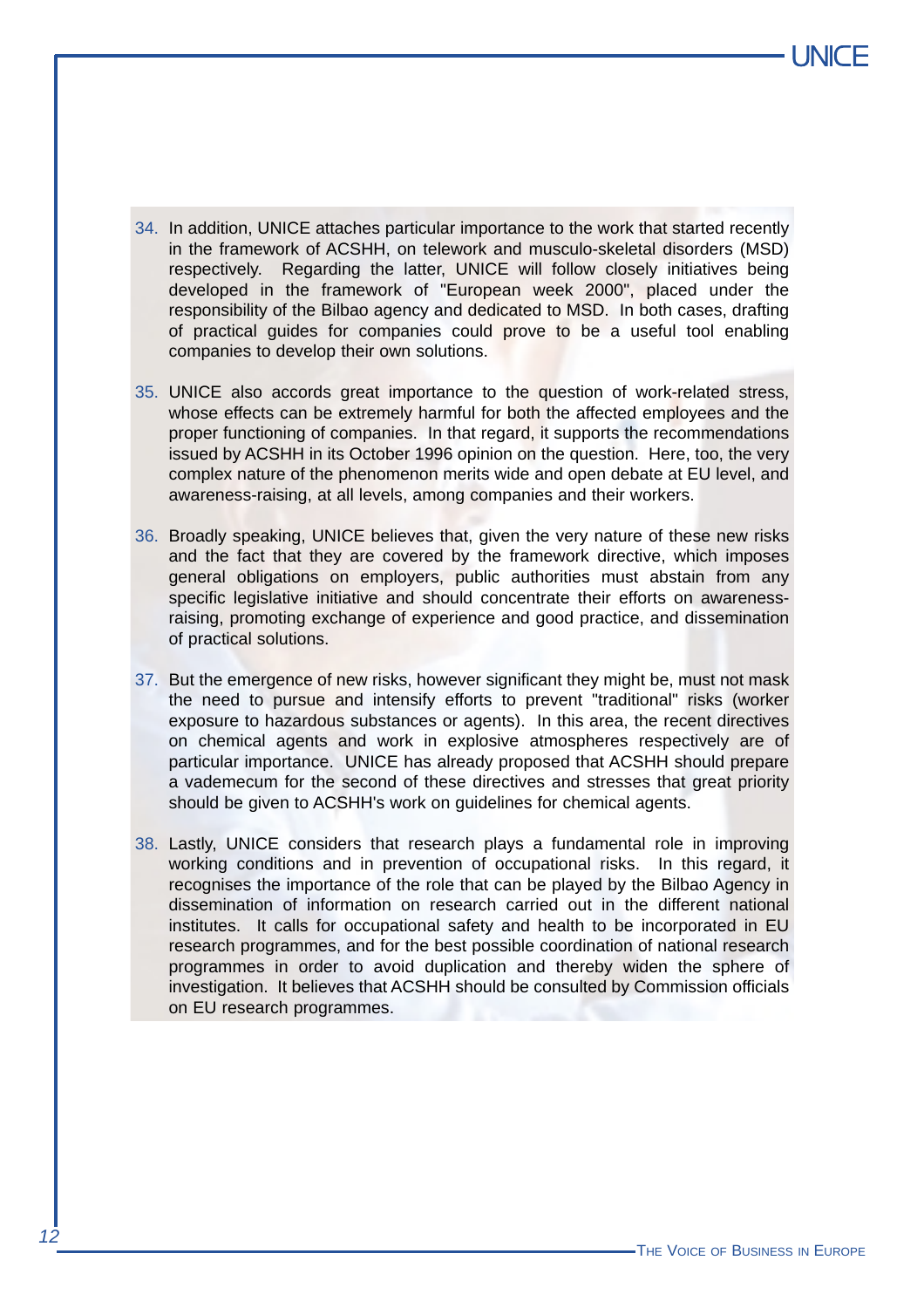- **VI. OCCUPATIONAL SAFETY AND HEALTH POLICY MUST BE ELEVATED TO THE RANK OF A POLICY PRIORITY FOR THE ENTIRE COMMISSION, AND BE RELAYED BY ALL PLAYERS, AT EVERY LEVEL OF ACTION …**
- 39. In this field, UNICE is concerned by the low level of visibility given by the Commission to occupational safety and health policy and urges that it be given the priority it deserves in the framework of European social policy in the years ahead.
- 40. In addition, employers believe that, given its close links with social and employment policy, health protection and safety at work must remain primarily a responsibility of the Directorate-General for employment and social affairs. That said, beyond the social dimension of occupational safety and health, UNICE recalls that this is also an important element of the smooth functioning of the *single market*, and that *research* and *training* are essential elements for progress to be made in this area. It therefore calls for better coordination between all Commission Directorates-General concerned.
- 41. European employers are fully aware that EU action in this area cannot go further than giving political impetus, and that specific implementing actions must be deployed at other levels: Member States and companies. Hence, UNICE remains extremely attached to close cooperation between all the players concerned, social partners and public authorities, national and EU, which is developed at EU level in the framework of the Advisory Committee for Safety, Hygiene and Health Protection at Work (ACSHH).
- 42. In this regard, it urges that proper attention is paid to the opinions it issues, which reflect a tripartite compromise, and that all its constituent groups fully meet their commitments regarding the compromises reached; the Committee's credibility is at stake.